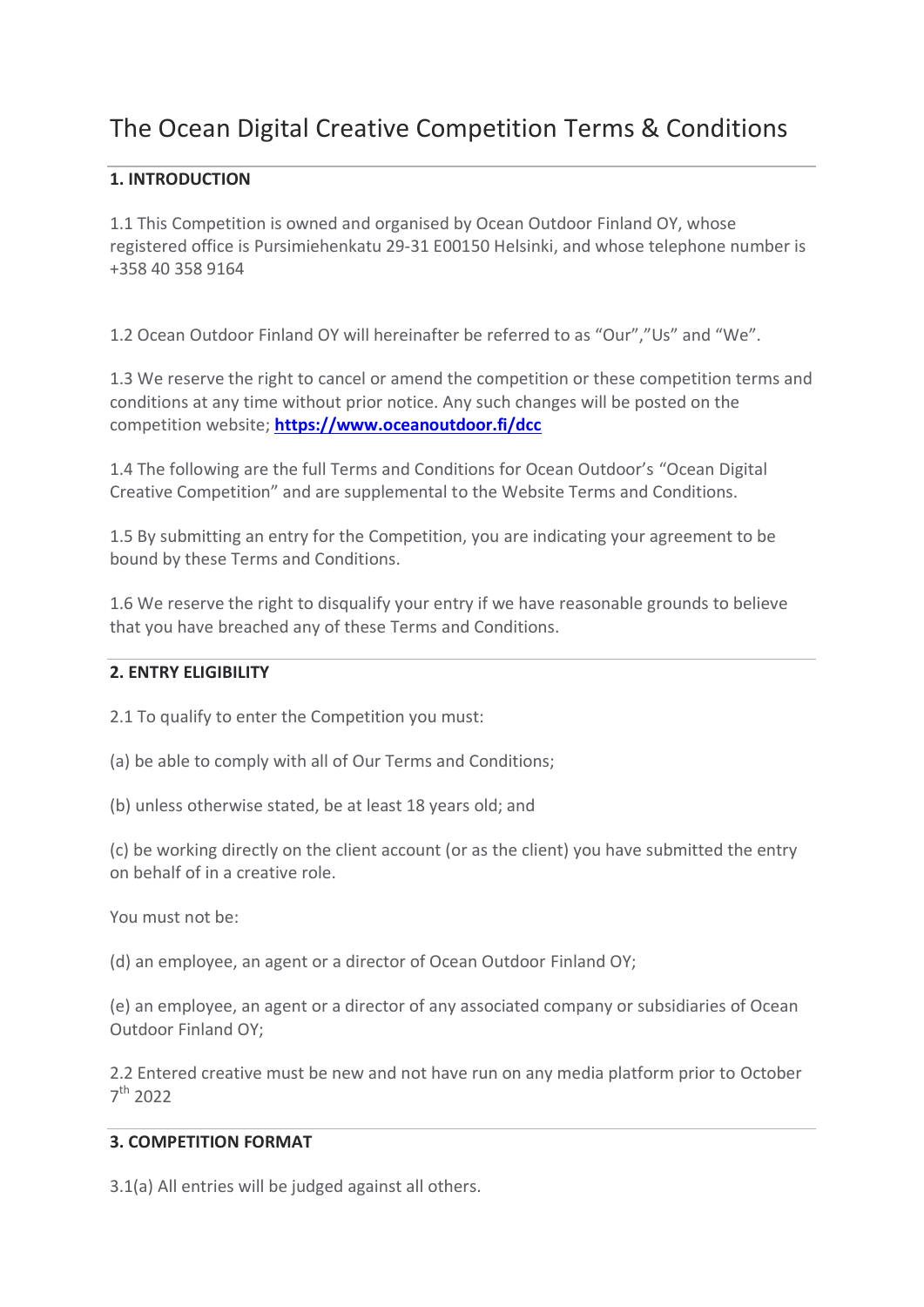3.2 There are no entry fees for the competition.

3.3 The Competition will commence on  $31<sup>st</sup>$  of May 2022 at 00.01 and all entries must be submitted by 7 October 2022 at 23.59

3.4 Any entries which are received outside the period set out in Clause 3.3 shall be refused unless an official extension has been given by Ocean Outdoor Finland OY at its absolute discretion.

3.5 All applications to participate in the Competition must be made through the official entry form located on the website **[www.oceanoutdoor.fi/dcc](https://www.oceanoutdoor.fi/dcc-2/)**.

3.6 All artwork supplied must be designed to the specific product specification for the chosen sites(s) in the competition  $-$  Site details and production specifications can be found on the website, **[www.oceanoutdoor.fi/dcc](https://www.oceanoutdoor.fi/dcc-2/)**.

3.7 To avoid disqualification, all entries must have received client approval prior to official entry.

3.8 All required fields of information must be completed accurately and in full for an entry to be processed through the official entry channel.

3.9 Specifically, a 500-word maximum description of the campaign concept should be included.

3.10 We shall have sole discretion regarding acceptance of your entry.

3.11 You will be asked to submit relevant personal details and detailed information about your campaign entry.

3.12 You may enter the competition as many times as you wish.

3.13 We reserve the right to change the entry deadline date at any time without giving any prior notice.

# **4. PRIZES**

4.1 The competition guidelines state that the sites allocated to any prizes will be on any of our digital sites existing at the time of the campaign.

4.2 All prize-winning creative must be taken during February 1<sup>st</sup> - 31<sup>st</sup> August, 2023 and reflect the winning creative/idea.

4.3 Prizes will be allocated across all of Ocean's digital network subject to availability.

4.4 There are no prize substitutions or cash alternatives, and the prizes are not transferable.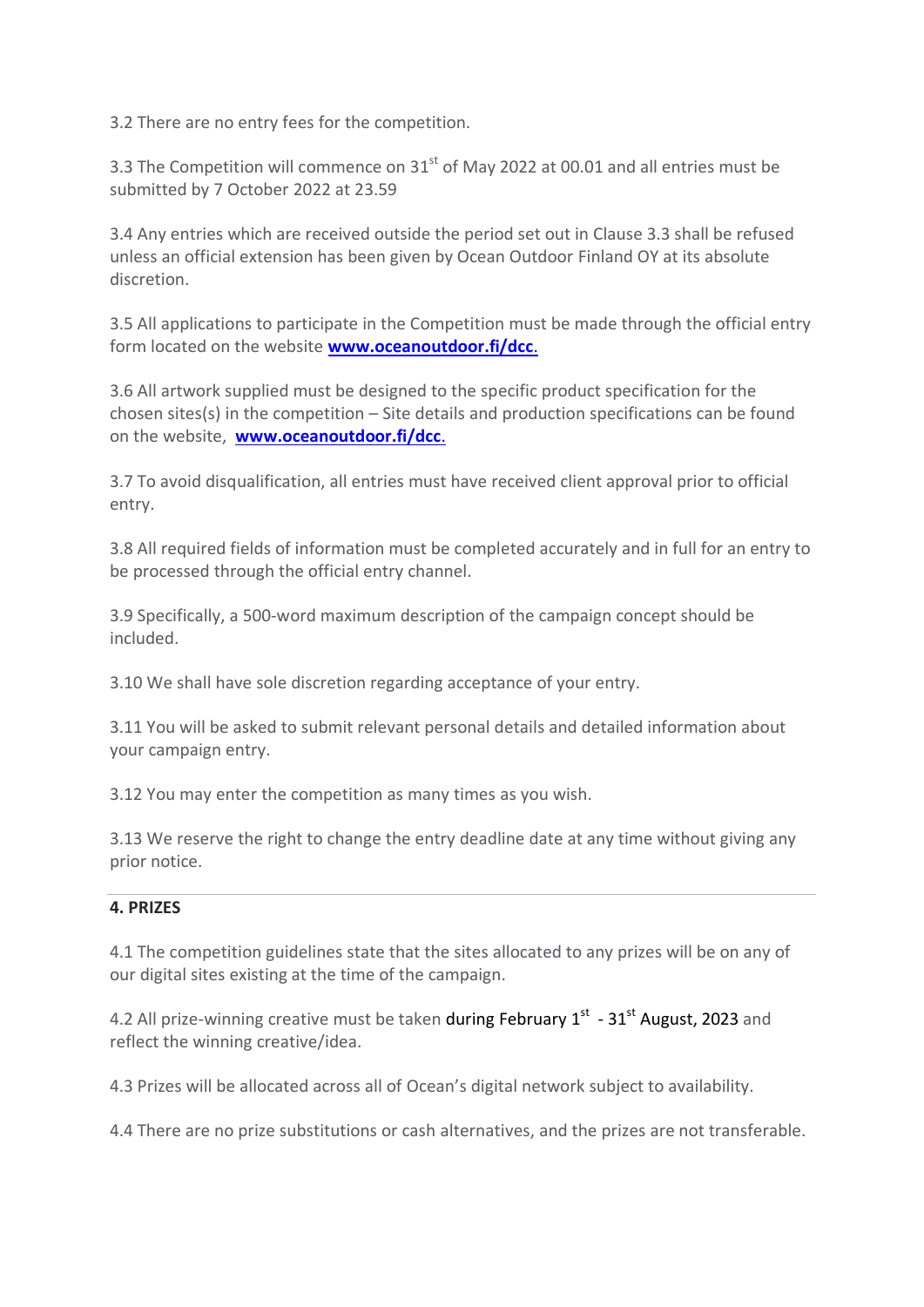4.5 We shall have the right to decide on and substitute the prizes being offered for alternative prizes without notice.

# **5. WINNERS AND SHORTLIST**

5.1 The names, agencies and brand details of winners will be announced at The Ocean Digital Creative Competition shortlist and winners' event in November 2022 and will be published on the website www.oceanoutdoor.fi/dcc

5.2 All winners and other entries may be shown in any future marketing material by Us.

5.3 You may be requested to provide proof to Us that you have complied with these Terms and Conditions before being declared the winner.

5.4 If We notify you as a winner and you do not acknowledge such notification within 10 days from the date of notification, then We shall be entitled to withdraw your right to the prize and We shall have the right to select an alternative winner as determined by Us.

## **6. FINAL DECISION**

6.1 In all matters Our decision will be final and no correspondence or discussion shall be entered into with you or any other party on your behalf regarding the process or details of such decision.

#### **7. INTELLECTUAL PROPERTY**

7.1 All intellectual property rights subsisting in the Competition and its content, is either owned by Us or licensed to Us. You may not reproduce any materials without Our express prior written consent nor do or attempt to do anything which infringes such intellectual property rights or any intellectual property rights licensed to Us by a third party including, but not limited to, seeking to identify the source code for the Competition.

7.2 Entries may also be featured on the oceanoutdoor.fi website and affiliates sites or within case studies that may be featured in the public domain.

7.3 Ocean Outdoor require the winners to release data that highlights the effect of the free campaign delivered as a part of the prize. This can come in the form of website uplift figures, unit sales data and client testimonials.

#### **8. LIMITATION OF LIABILITY**

8.1 Nothing in these Terms and Conditions shall exclude or limit Our liability:

- (a) for death or personal injury resulting from Our negligence
- (b) for fraudulent misrepresentation; or
- (c) to the extent that liability cannot by law be excluded or limited.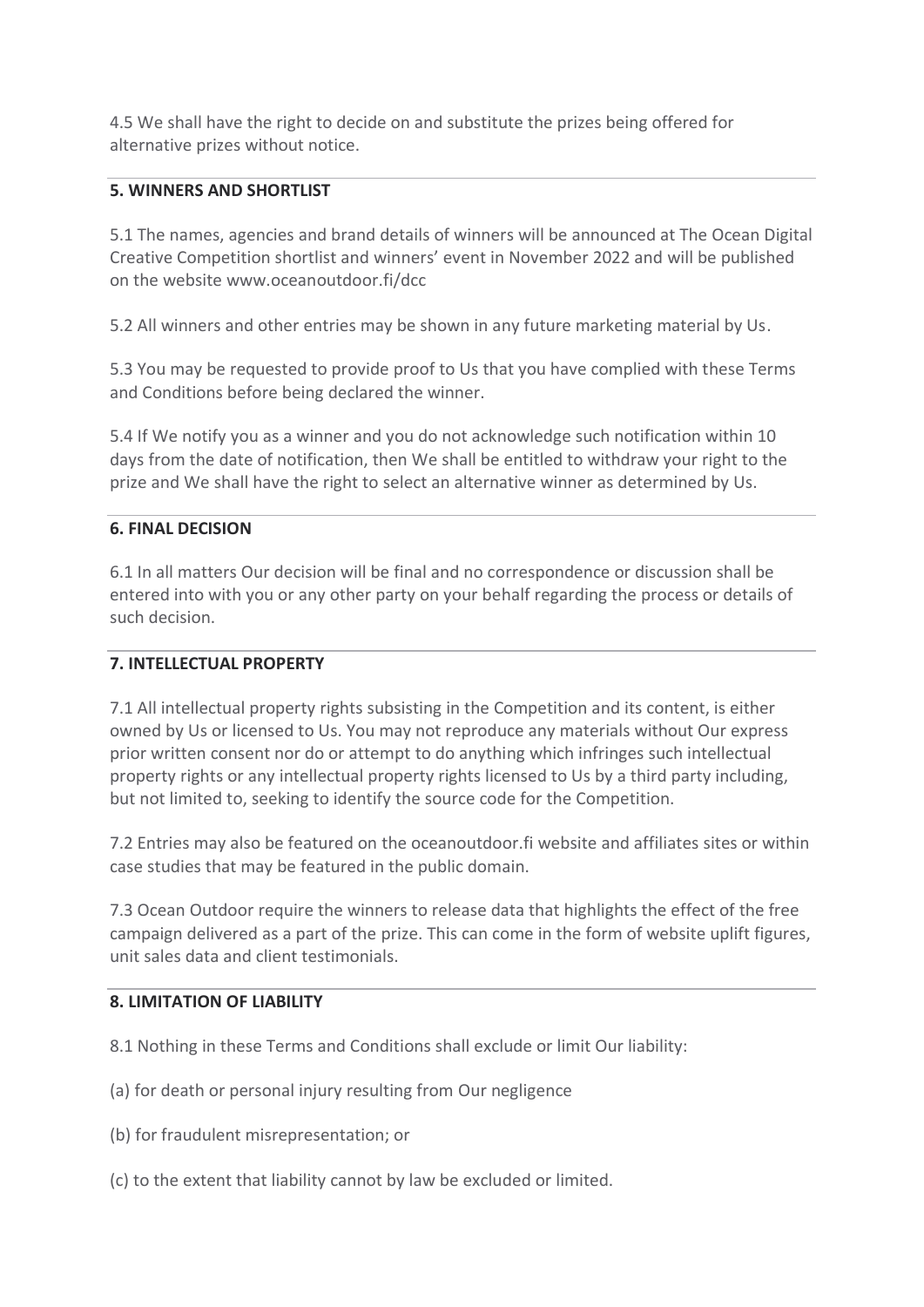8.2 Subject always to clause 8.1:

(a) the Competition is provided on an "as is" and "as available" basis without any representation or endorsement. All warranties, conditions and guarantees relating to the Competition by Us or on Our behalf, whether express or implied by law, statute, course of dealing or otherwise, including but not limited to, implied warranties of satisfactory quality, fitness for a particular purpose, non-infringement, compatibility, security, accuracy, condition or completeness are excluded to the maximum extent permitted by law; and

(b) We will not be liable to you, in contract, tort (including, without limitation, negligence) or otherwise in connection with the Competition for:

(i) loss of revenues, profits, contracts, business or anticipated savings or loss of data; or

(ii) any loss of goodwill or reputation; or

(iii) any special or indirect or consequential losses.

(c) Although We have made all reasonable efforts to ensure that the Website is free from viruses and other damaging components, we cannot guarantee this. Neither can We guarantee that use of the Website will be uninterrupted, timely, secure and / or error-free.

(d) We take no responsibility for entries lost or delayed in transmission whether by email or otherwise. We have no responsibility for damage or loss resulting from misdirected or incomplete entries arising from computable functions, viruses, bugs or other causes outside its control.

(e) Except in relation to death or personal injury caused by Our negligence or for fraudulent misrepresentation (in which cases Our liability to You will be unlimited) our liability to You shall be limited to €1 000 .

(f ) In any event, We will not be liable for any damages or losses whether direct or indirect that You may suffer as a result of failure by us to deliver the Competition (including, but not limited to, as a result of a server failure), including but not limited to access delays or interruptions, data non-delivery or mis-delivery, any acts of God, war or terrorism, breaches of security or unauthorized use of personal data arising from hacking and / or failure or lack of reception of telephone or mobile telephone networks. The exclusion set out in this paragraph shall apply even in the event that the loss or damage suffered by You was or should have been foreseen by Us and / or You told Us of the risk of You suffering the loss or damage in question.

(g) We are not responsible for any websites which You may visit via hyperlinks provided on the Website and You visit and carry out transactions on such websites entirely at Your own risk.

# **9. YOUR LIABILITY TO US AND YOUR STATUTORY RIGHTS**